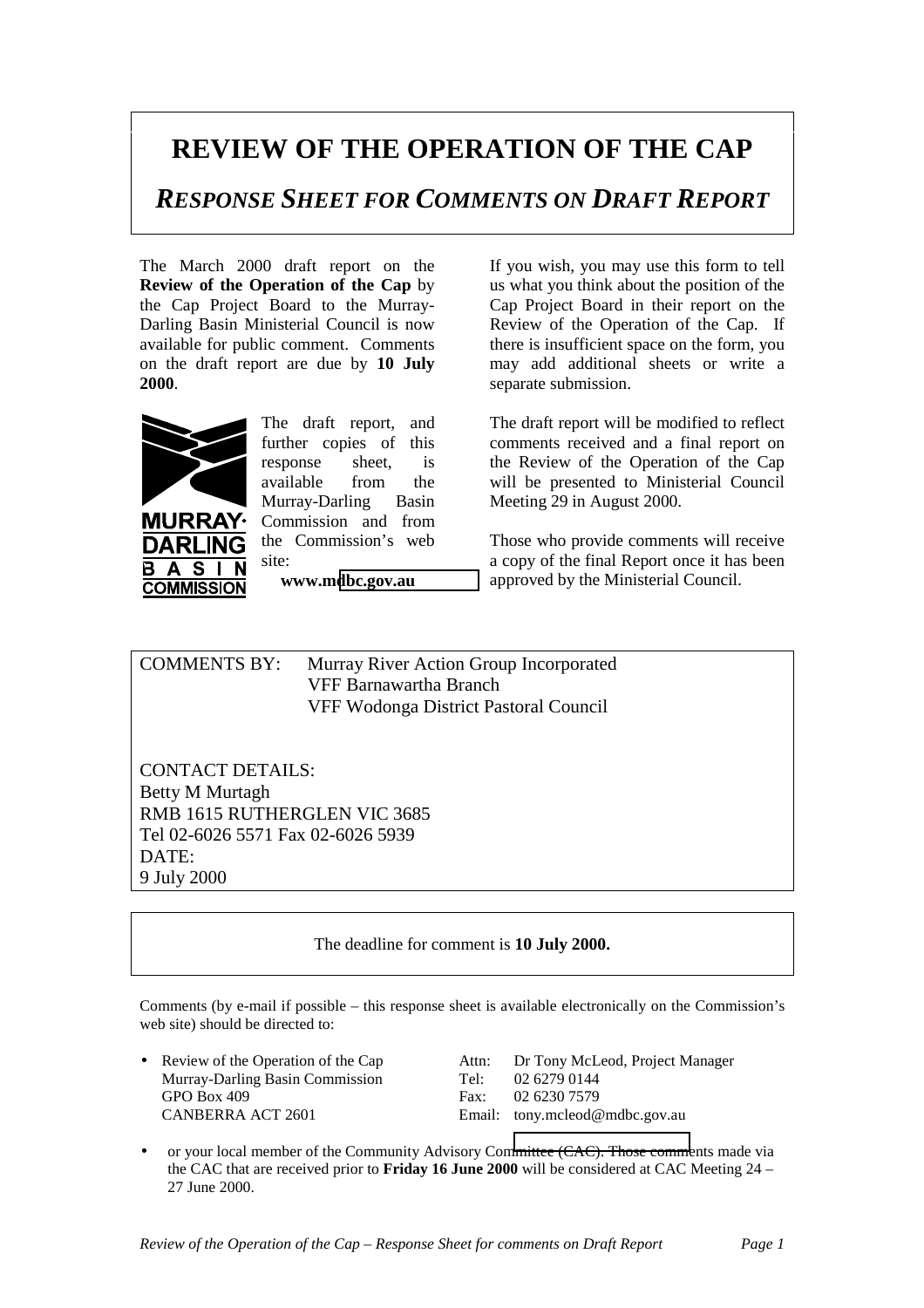|                                            | Cap Project Board Position                                            | Comment                                              |
|--------------------------------------------|-----------------------------------------------------------------------|------------------------------------------------------|
|                                            | The Project Board has                                                 | We support the principal of the Cap and are aware    |
|                                            | concluded that the Cap has been                                       | that it was an overdue necessity for the ecological  |
|                                            | an essential first step in                                            |                                                      |
|                                            | providing for the environmental                                       | sustainability of river systems-however care has to  |
|                                            | sustainability of the river system                                    | be taken in the application of restrictions and      |
|                                            | of the Basin. Without the Cap,                                        | rulings by State Governments to maintain the         |
|                                            | there would have been a                                               | equity in distribution of the resource.              |
|                                            | significantly increased risk that                                     |                                                      |
|                                            | the environmental degradation<br>of the river system of the           |                                                      |
|                                            | Murray-Darling Basin would                                            |                                                      |
|                                            | have been worse.                                                      |                                                      |
|                                            |                                                                       |                                                      |
|                                            |                                                                       |                                                      |
|                                            |                                                                       |                                                      |
|                                            |                                                                       |                                                      |
|                                            |                                                                       |                                                      |
|                                            |                                                                       |                                                      |
| <b>Ecological Sustainability of Rivers</b> |                                                                       |                                                      |
|                                            |                                                                       |                                                      |
|                                            |                                                                       |                                                      |
|                                            | However, the Project Board has                                        | We would not like to see a reduction in the Cap in   |
|                                            | concluded that there is<br>no                                         |                                                      |
|                                            | certainty that the Cap<br>on                                          | the near future but believe there is much saving to  |
|                                            | diversions at its current level                                       | be made immediately by better management             |
|                                            | represents a sustainable level of                                     | practice both by agricultural users and water        |
|                                            | diversions - the level at which it                                    | managers. Long term water delivery methods need      |
|                                            | is set being that which existed at<br>the time when it was decided to | major improvements and certainly the ability and     |
|                                            | introduce a Cap. Further, the                                         | right to use water where it is most efficient has to |
|                                            | Project Board recommends that                                         | be stressed. Government water authorities should     |
|                                            | as better information informs                                         | also be pressed to recognise this-in our area water  |
|                                            | our management of the Basin's                                         | falls in high country catchments so why should we    |
|                                            | resources, the level at which the                                     | not be a more economic user commercially and         |
|                                            | Cap is set should continue to be                                      | environmentally. We feel these changes would         |
|                                            | refined to reflect our increased                                      | certainly improve the health of the river and would  |
|                                            | understanding. It is likely that                                      | also eventually lead to more water for ecological    |
|                                            | such refinements may lead to<br>the lowering of the level of the      | sustainability of rivers as well as in "laymens      |
|                                            | Cap in some valleys. Indeed,                                          | terms" perhaps the return of the floodplains,        |
|                                            | some jurisdictions have already                                       | and river flow closer<br>wetlands<br>natural<br>to   |
|                                            | increased the<br>environment's                                        | conditions-"the way it used to be".!!                |
|                                            | share, via access restrictions in                                     |                                                      |
|                                            | addition to that required by the                                      |                                                      |
|                                            | Cap, as part of their longer-term                                     |                                                      |
|                                            | direction of improved water<br>management.                            |                                                      |
|                                            |                                                                       |                                                      |
|                                            |                                                                       |                                                      |
|                                            |                                                                       |                                                      |
|                                            |                                                                       |                                                      |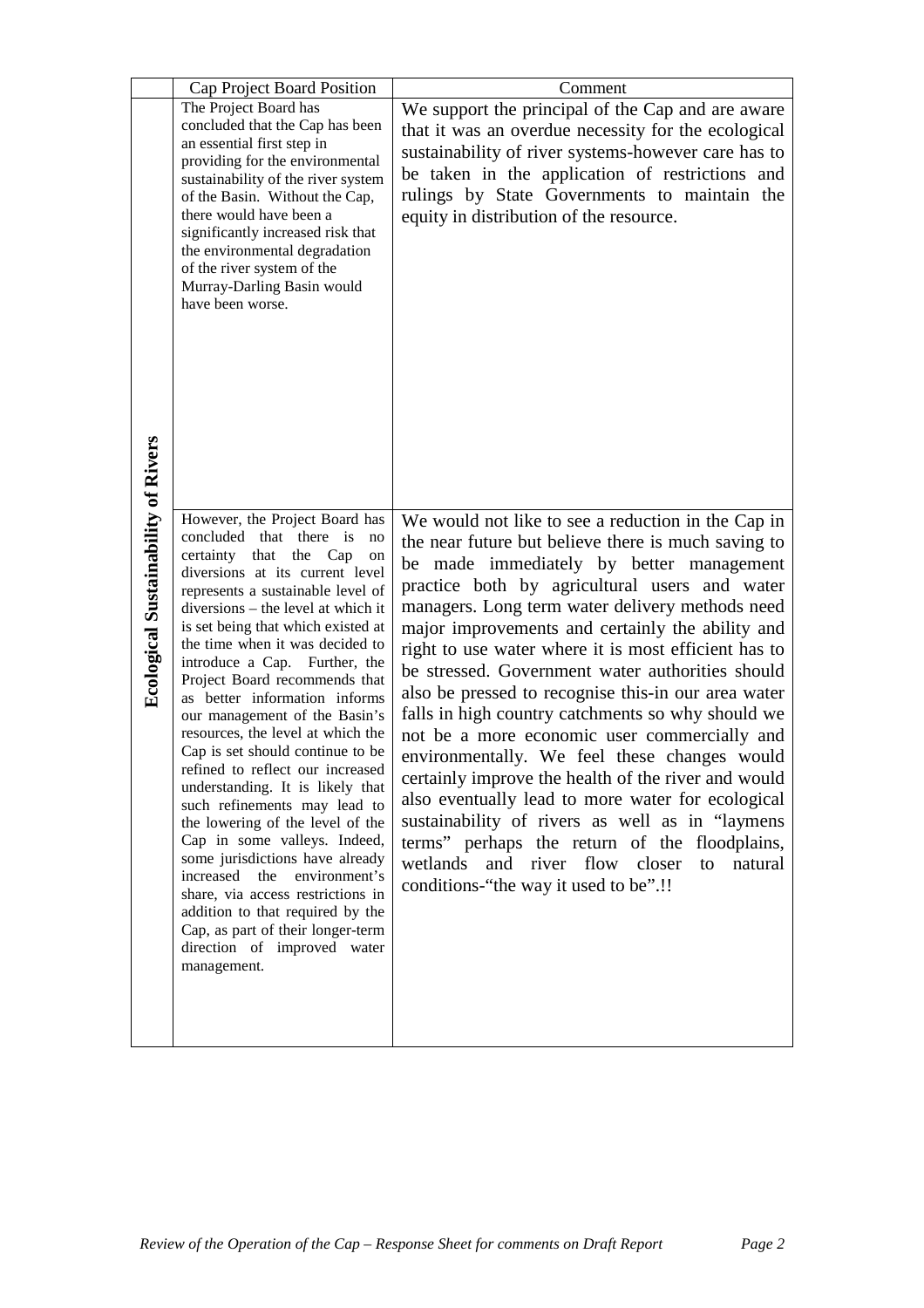|                                    | Cap Project Board Position                                        | Comment                                               |
|------------------------------------|-------------------------------------------------------------------|-------------------------------------------------------|
|                                    | The Project Board considers                                       | Personally I don't see "compelling evidence" that     |
|                                    | that there is compelling                                          | the Cap has worked miracles as of yet-perhaps in      |
|                                    | evidence that the Cap has                                         | other areas such as Northern NSW and Queensland       |
|                                    | already delivered significant<br>economic and social benefits to  | it is more perceivable. I look forward to it being    |
|                                    | the Basin community and that                                      | visible in the Murray Basin, unfortunately the        |
|                                    | the net benefit will increase over                                | whole of this on ground study has been done           |
|                                    | time.                                                             | during four exceptionally dry years-I will be told    |
|                                    |                                                                   | "modelling" has overcome this discrepancy but         |
|                                    |                                                                   | will wait and see.                                    |
|                                    | The results of research                                           | Along with river water and land degradation we        |
|                                    | conducted for the Review make                                     | feel the issue most driving this question is          |
|                                    | it clear that, in the absence of                                  | "irrigation" and commercial water use and once        |
|                                    | the Cap, the erosion of security                                  | again the down river irrigators are the driving       |
|                                    | of supply for irrigators and other<br>users would have been       | force.                                                |
|                                    | significant. These analyses                                       |                                                       |
|                                    | were performed on several                                         |                                                       |
|                                    | systems across the Basin                                          |                                                       |
|                                    | reflecting diverse agricultural                                   |                                                       |
|                                    | practices and climatic<br>conditions.                             |                                                       |
|                                    |                                                                   |                                                       |
|                                    | Through guaranteeing security                                     | In your being satisfied that you are guaranteeing     |
|                                    | of water supply at the valley                                     | supplies of water to valley users the needs of        |
| <b>Economic and Social Impacts</b> | level, the Project Board views<br>the Cap as having provided a    | catchment farmers are being severely jeopardised -    |
|                                    | more certain climate for long-                                    | you say you are assisting agricultural users but by   |
|                                    | term investment and                                               | placing restrictions, both physical and financial, on |
|                                    | development, particularly in                                      | high country farmers there seems to be<br>a           |
|                                    | high value agriculture and value<br>adding processing, as well as | contradiction in equity.                              |
|                                    | providing benefits to the                                         |                                                       |
|                                    | environment.                                                      |                                                       |
|                                    | The Project Board considers                                       | Again we agree with this but the pressure for         |
|                                    | that the Cap has provided a                                       | economic development and production has now           |
|                                    | mechanism for restraining, in an                                  | been shifted to catchment farmers-as above.           |
|                                    | orderly fashion, growth in                                        |                                                       |
|                                    | diversions while enabling<br>economic development to              |                                                       |
|                                    | proceed.                                                          |                                                       |
|                                    |                                                                   |                                                       |
|                                    | The Project Board recognises<br>that this strong positive         | We appear to be stakeholders who agree with the       |
|                                    | conclusion will not be the                                        | need for the Cap but have a problem with equity       |
|                                    | perception of every stakeholder                                   | between the high country agriculture and the          |
|                                    | in the Basin. However, the                                        | "valley" (your term) users.                           |
|                                    | Project Board concludes that the                                  |                                                       |
|                                    | overall benefit of the Cap,<br>especially from ensuring           |                                                       |
|                                    | security of supply at a valley                                    |                                                       |
|                                    | level and providing an                                            |                                                       |
|                                    | environment within which water                                    |                                                       |
|                                    | trading and related reforms                                       |                                                       |
|                                    | could be developed, has been a<br>positive one.                   |                                                       |
|                                    |                                                                   |                                                       |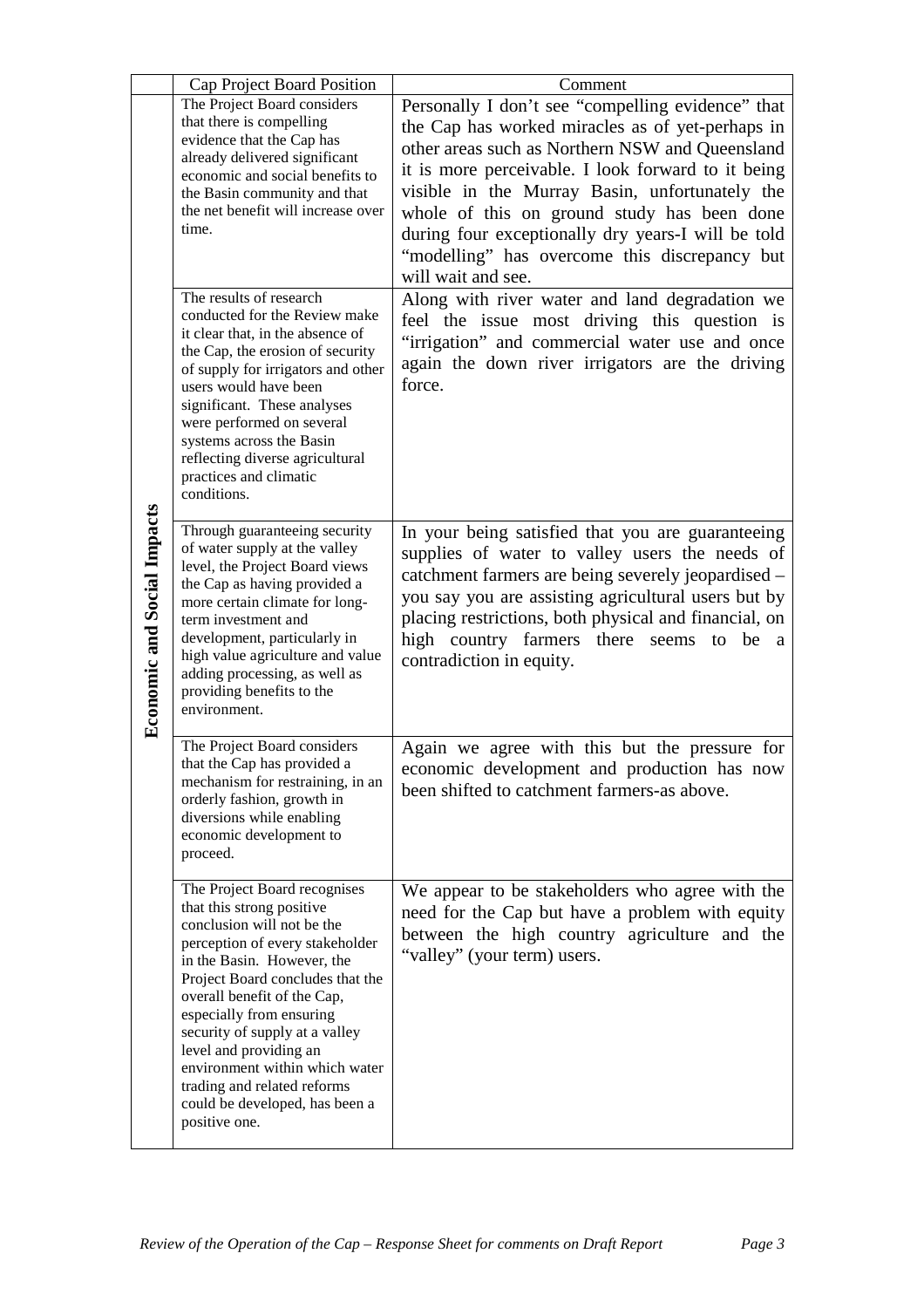|        | Cap Project Board Position                                         | Comment                                                 |
|--------|--------------------------------------------------------------------|---------------------------------------------------------|
|        | The Project Board identified                                       | We have touched on the inequity of agricultural         |
|        | several equity issues (notably                                     | use. We agree that CMAs are really moving into          |
|        | Cap arrangements for                                               | local issues and making much progress in                |
|        | Queensland and the ACT) of                                         | recognition of their work and contacts with             |
|        | longstanding duration that                                         | individuals and making projects of stream health,       |
|        | require urgent resolution. In<br>addition there are several more   | salinity, treeing and revegetation issues "owned"       |
|        | recently identified equity issues                                  |                                                         |
|        | (floodplain and overland flows                                     | by the community-all good long term ecological<br>work. |
|        | and diversions, farm dams and                                      |                                                         |
|        | tree plantations) also requiring                                   |                                                         |
|        | attention. The effective<br>management of these issues will        |                                                         |
|        | necessitate a total catchment                                      |                                                         |
|        | management approach to water                                       |                                                         |
|        | management that embraces both                                      |                                                         |
|        | surface and groundwater                                            |                                                         |
|        | resources.                                                         |                                                         |
|        |                                                                    |                                                         |
|        | The Project Board focused on                                       | Once again the water users in the "valleys" are         |
|        | equity issues arising from the                                     | being addressed. We realise towns and cities in         |
|        | implementation of the Cap                                          | these areas have every right to water expectancy-       |
|        | between jurisdictions and<br>between river valleys within          | after all that is why they were built there initially.  |
| Equity | States. In several cases, the                                      | Following on from that, why should not the people       |
|        | submissions received by the                                        | who bought and settled high country land - very         |
|        | Review of the Operation of the                                     | expensive land in very difficult terrain – which        |
|        | Cap raised equity issues that are<br>about the details of          | was mainly pastoral pursuits and now becoming           |
|        | implementation within valleys                                      | financially unsupportive, expect some equity in         |
|        | which are outside the                                              | water allocation on having to restart and diversify     |
|        | jurisdiction of the Murray-                                        | their farming methods.                                  |
|        | Darling Basin Commission and                                       |                                                         |
|        | Ministerial Council processes.<br>The vast majority of such issues |                                                         |
|        | related to the recognition of                                      |                                                         |
|        | licensed entitlement versus                                        |                                                         |
|        | history of use, specifically in                                    |                                                         |
|        | New South Wales (the                                               |                                                         |
|        | "sleeper/dozer" issue). Such                                       |                                                         |
|        | issues need to be dealt with by<br>the particular jurisdiction     |                                                         |
|        | concerned. In order that all                                       |                                                         |
|        | submissions receive appropriate                                    |                                                         |
|        | attention, these submissions and                                   |                                                         |
|        | that of the CAC have been                                          |                                                         |
|        | referred to the appropriate                                        |                                                         |
|        | Government for consideration<br>and reply.                         |                                                         |
|        |                                                                    |                                                         |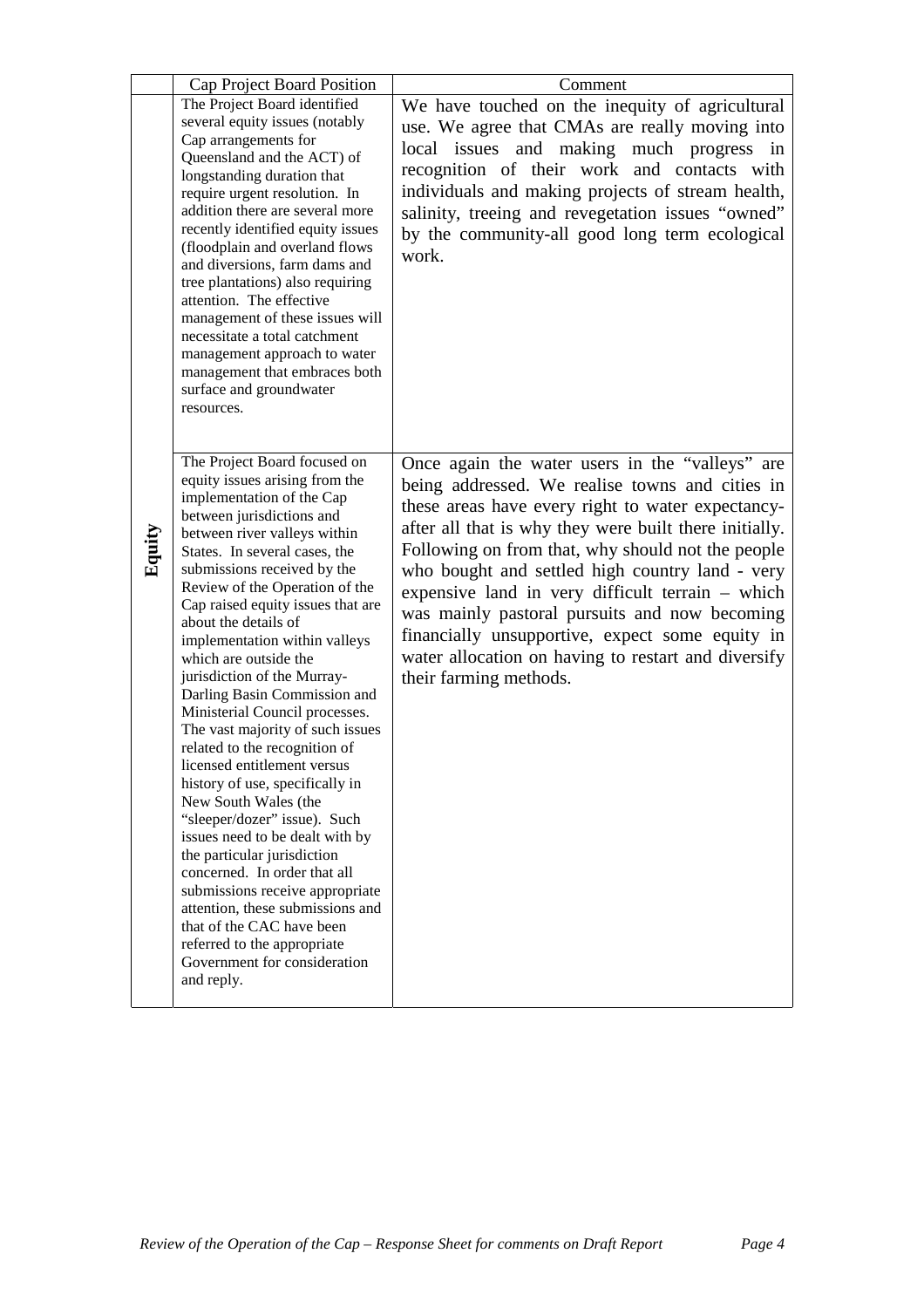|                                      | Cap Project Board Position                                                                                                                                                                                                                                                                                                                                                                                                                                                                                                                    | Comment                                                                                                                                                                                                                                                                          |
|--------------------------------------|-----------------------------------------------------------------------------------------------------------------------------------------------------------------------------------------------------------------------------------------------------------------------------------------------------------------------------------------------------------------------------------------------------------------------------------------------------------------------------------------------------------------------------------------------|----------------------------------------------------------------------------------------------------------------------------------------------------------------------------------------------------------------------------------------------------------------------------------|
| <b>Implementation and Compliance</b> | The work of the Independent<br>Audit Group (IAG) on the<br>ongoing implementation of the<br>Cap and compliance of actual<br>diversions with Cap target<br>diversions has provided a clear<br>direction for the finalisation of<br>the implementation phase of the<br>Cap. The Project Board<br>generally supports the IAG<br>recommendations.                                                                                                                                                                                                 | Agreed                                                                                                                                                                                                                                                                           |
|                                      | Significantly, effective<br>compliance tools (computer<br>simulation models used to<br>determine Cap target diversions)<br>have not yet been developed and<br>the Project Board recommends<br>that a high priority be given to<br>the finalisation of these models.                                                                                                                                                                                                                                                                           | Not qualified to comment.                                                                                                                                                                                                                                                        |
|                                      | The Review has found that<br>Victoria and South Australia<br>have complied with the Cap,<br>while Queensland and ACT are<br>yet to complete the<br>establishment of their respective<br>Caps. Nevertheless, it is<br>apparent that in Queensland<br>there has been significant<br>growth in storage which will<br>impact on the water available<br>for alternative consumptive and<br>environmental uses. In New<br>South Wales, the Cap has been<br>breached in the Barwon-Darling<br>system, with other valleys being<br>within Cap limits. | It is with the implementation of the Cap by State<br>Governments and Water Authorities that the<br>difficulty arises. Possible inequities appear to<br>abound. It is important that a fair and workable<br>arrangement with all stakeholders be implemented<br>and entered into. |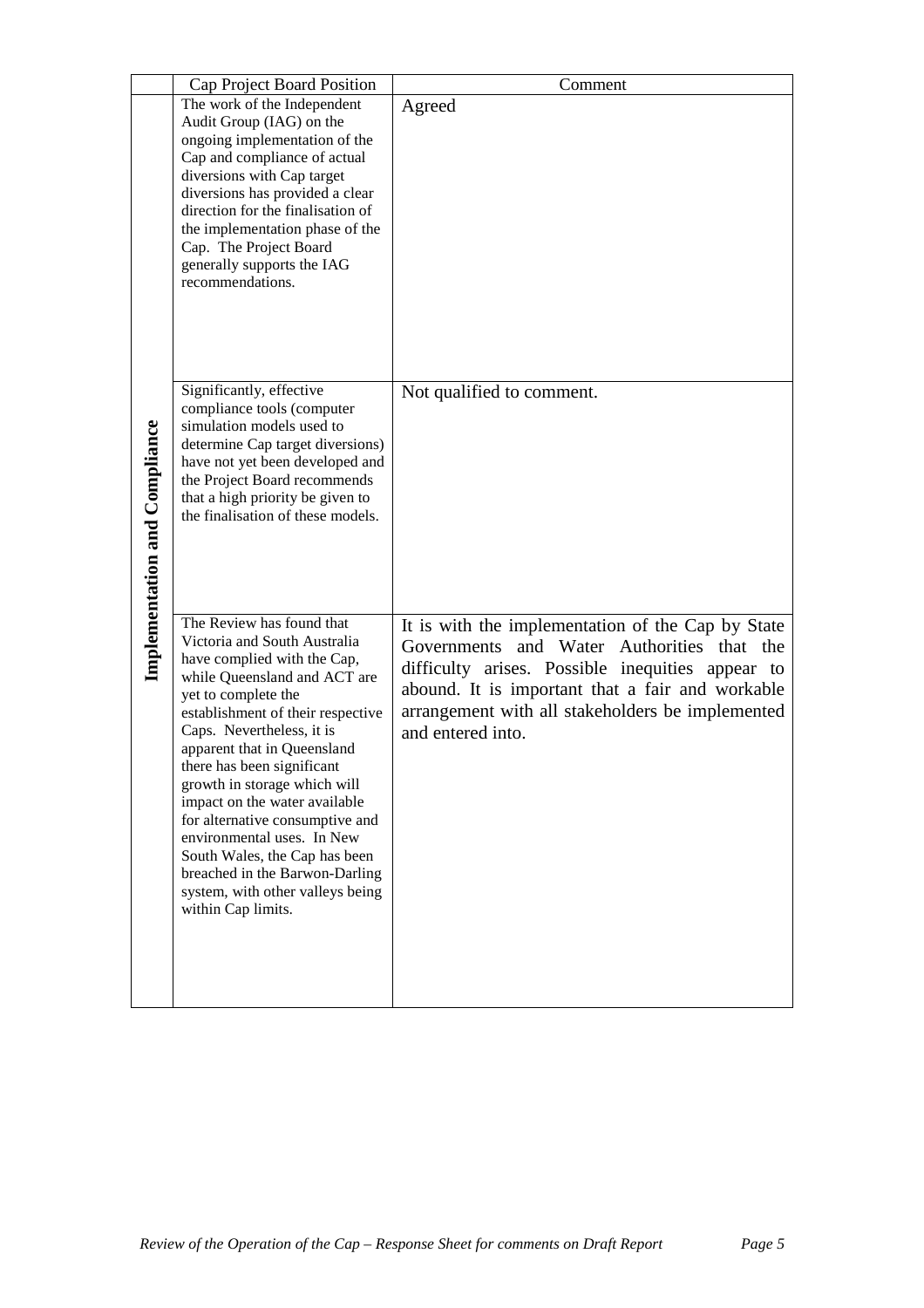|                                                     | Cap Project Board Position                                                                                                                                                                                                                                                                                                                   | Comment |
|-----------------------------------------------------|----------------------------------------------------------------------------------------------------------------------------------------------------------------------------------------------------------------------------------------------------------------------------------------------------------------------------------------------|---------|
| dule F to the Murray-Darling Basin Agreement<br>Sch | The most important challenge in<br>Cap implementation is to<br>finalise the arrangements under<br>"Schedule $F - Cap$ on<br>Diversions" to the Murray-<br>Darling Basin Agreement. This<br>schedule is the primary tool for<br>defining Cap arrangements<br>especially those concerned with<br>assessing compliance and its<br>consequences. | Agreed  |
|                                                     | With the intent of improving the<br>operation of the Cap through the<br>development of fair and<br>meaningful compliance<br>arrangements, the Project Board<br>invites comments on the<br>following modifications to<br>Schedule F which have been<br>recommended by the IAG:                                                                |         |
|                                                     | Removal of references to<br>$\bullet$<br>end-of-valley flows as a<br>method for Cap<br>compliance.                                                                                                                                                                                                                                           | Agreed  |
|                                                     | Arrangements for remedial<br>$\bullet$<br>actions in the case of Cap<br>exceedence. The<br>recommendation of the<br>IAG is that States be<br>required "to ensure that<br>cumulative diversions are<br>brought back into balance<br>with the cap".                                                                                            | Agreed  |
|                                                     | re-setting the<br>$\bullet$<br>commencement date for<br>accounting for diversions<br>under the Cap to start with<br>the 2000/01 water year.                                                                                                                                                                                                  | Agreed  |